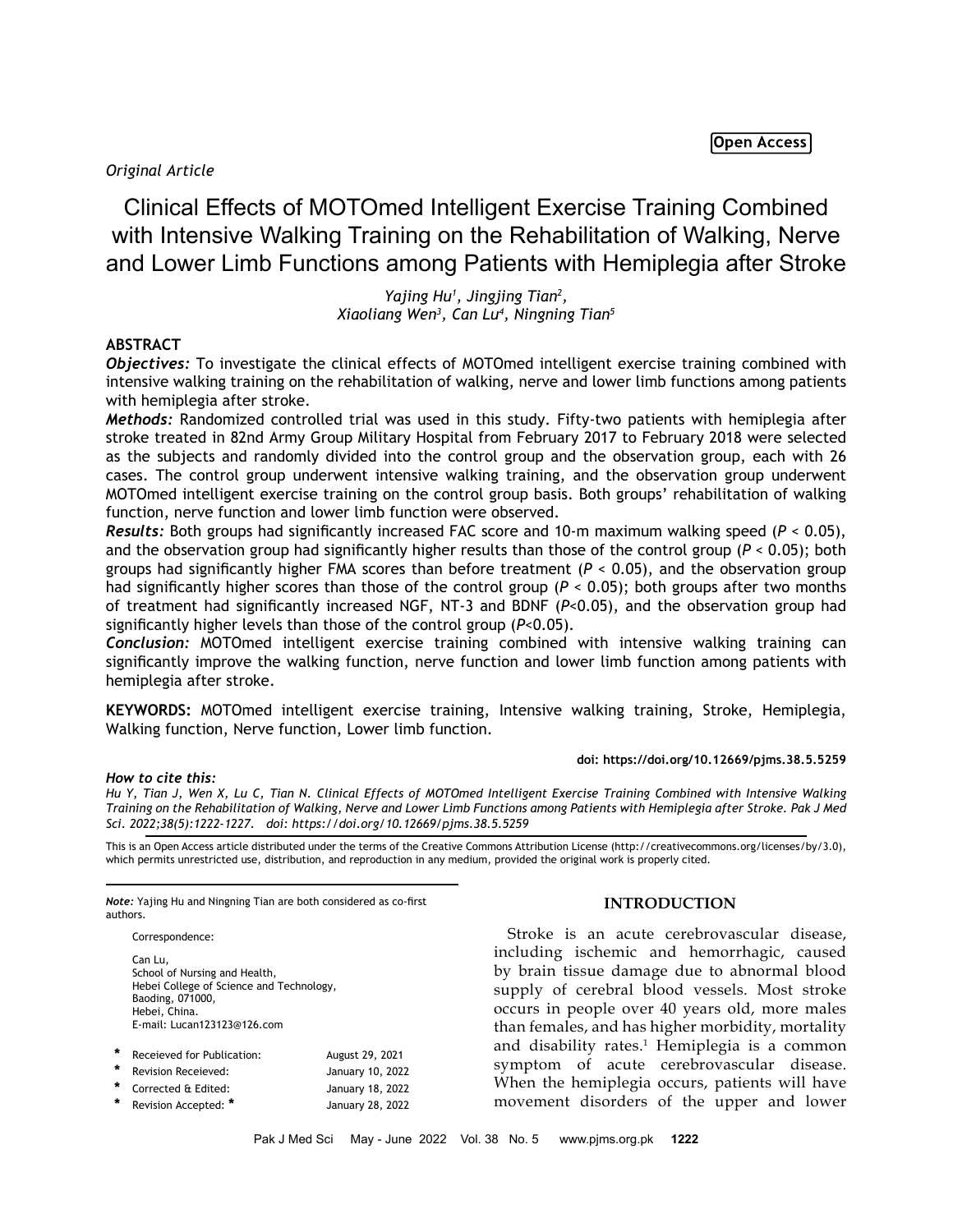limbs, facial muscles and lower lingual muscles on the same side. Effective treatment for stroke has been unavailable. Clinically, more than 50% of the patients surviving after stroke have been found to have limb dysfunction of varying degrees<sup>2</sup>, seriously affecting their ability to daily living, normal standing and upright walking, and the recovery of lower limb function is particularly important for patients with stroke.3 MOTOmed intelligent exercise training is a new type of rehabilitation equipment containing various training modes. It can record and feedback the training progress and recovery of patients in real time, assist the rehabilitation therapist to timely determine the next training intensity and frequency, maximize the improvement of limb movement ability, and help physical function recovery.4 Therefore, in this study, MOTOmed intelligent exercise training combined with intensive walking training was applied to help patients with hemiplegia after stroke to recover their walking function, neurological function and lower limb function, so as to provide effective reference for clinical treatment.

#### **METHODS**

Randomized controlled trial was used in this study. A total of 52 patients with post-stroke hemiplegia diagnosed and treated in 82nd Army Group Military Hospital from February 2017 to February 2018 were selected as the research subjects. All met the diagnostic criteria for stroke described in the Key Points for Diagnosis of Various Cerebrovascular Diseases.<sup>5</sup> The sample size required for each group is calculated by the formula:

$$
n = \frac{1641.4\lambda}{(\sin^{-1}\sqrt{p_{\max}} - \sin^{-1}\sqrt{p_{\min}})^2}
$$

.

*Ethical Approval:* The study was approved by the Institutional Ethics Committee of Hebei College of Science and Technology on February 10, 2017 (Ref. No. 2017-11), and written informed consent was obtained from all participants.

*Inclusion Criteria:*

- Meeting the relevant diagnostic criteria above;
- Being diagnosed as stroke by CT or MRI;
- Being diagnosed with first onset and one side of the lower limbs impaired;
- Having poor walking ability but not significantly affected cognitive ability;
- Being approved by the Medical Ethics Committee and having the ICF completed.

#### *Exclusion criteria:*

- Being companied by severe organ dysfunction such as heart, liver and kidney;
- Having recurrent stroke;
- Being accompanied by severe mental disorder.

All patients were randomly divided into the control group and the observation group using random number table method. The control group had 26 cases, including 15 males and 11 females, ranging from 44 to 73 years old, with an average age of (56.97±10.24) years, and a course of disease ranging from one to six years, with an average course of (3.13±1.21) years, 10 of cerebral infarction, 14 of cerebral hemorrhage, 15 of left hemiparesis and 13 of right hemiparesis; the observation group had 26 cases, including 16 males and 10 females, ranging from 45 to 77 years old, with an average age of (56.22±10.37) years, and a course of disease ranging from 10 months to six years, with an average course of (3.15±1.19) years, 9 of cerebral infarction, 16 of cerebral hemorrhage, 12 of left hemiparesis and 15 of right hemiparesis. Both groups showed no statistically significant difference in general information such as gender, age, course of disease, and disease type (*P*>0.05), and they were comparable.

*Methods:* The control group received routine rehabilitation trainings, including: correct prone position; turning over; lying in bed: bridge-style movement, hugging knees, and self-movement with fingers crossed; movement of limbs and joints; training of hemiplegic upper limbs; standing and walking; daily self-care skills. The observation group had MOTOmed intelligent exercise training (MOTOmed Viva 2, RECK company, Germany) on the control group basis. Patients were required to take a sitting position and an appropriate mode (including passive training, assisted training, active resistance training) was selected according to their lower limbs motor function for the pedaling and circular movement. Both the observation group and the control group received 20min training every time, once a day, 6 times a week, for 2 consecutive months.

*Observation Index:* Walking function: Both groups before and after the rehabilitation training had the walking ability evaluation by using functional ambulation category scale (FAC), and the 10-m maximum walking speed was also measured. Classification criteria of FAC: Grade 0: unable to stand or walk; Grade-1: walk within 10 meters with the help of others indoors; Grade-2: walk 20 meters indoors under supervision of others; Grade 3: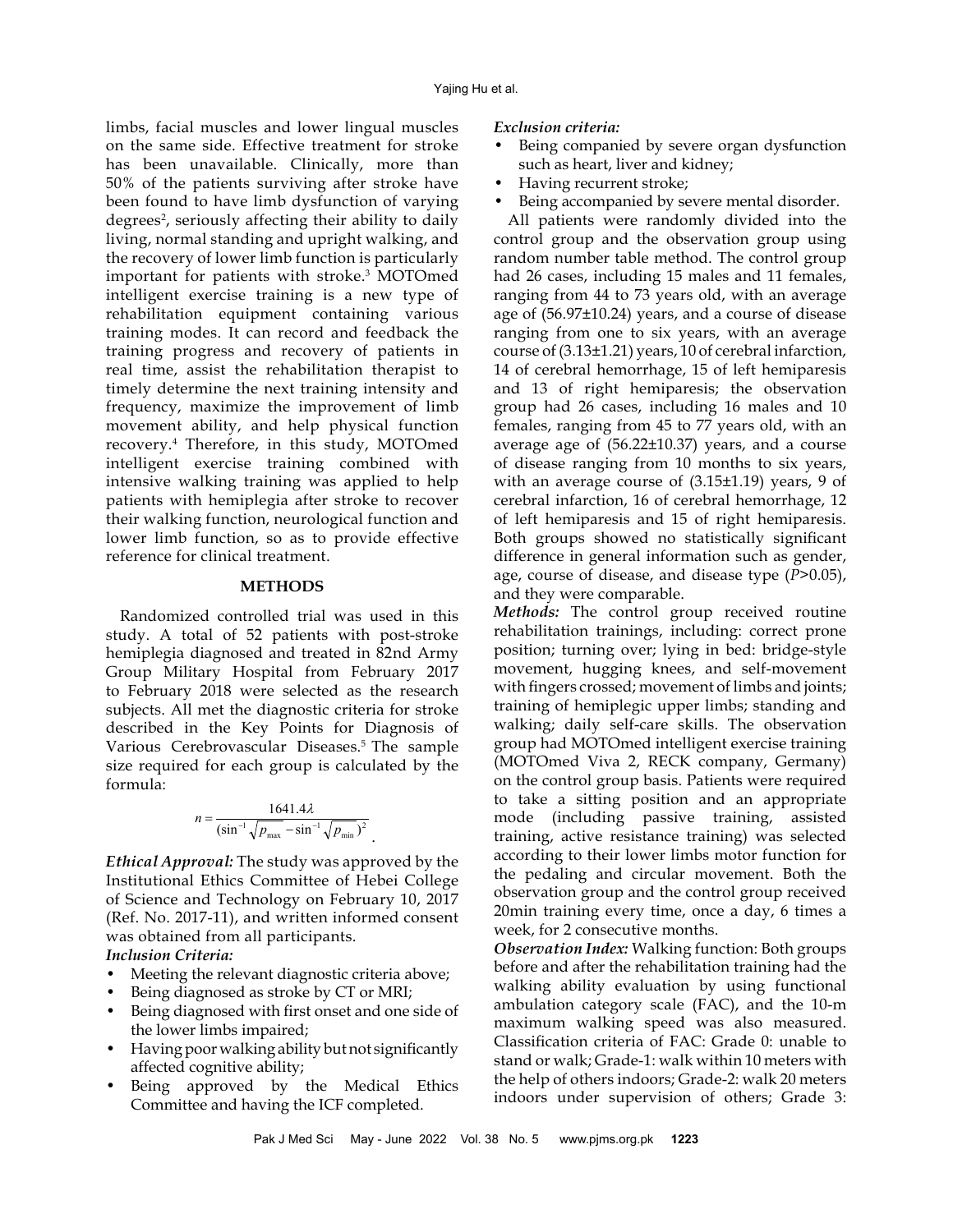|                              |                 | FAC (scale)     | t                        | $\mathcal{D}$            | 10m maximum walking speed (m/min) |             | t                        | $\mathfrak{p}$ |
|------------------------------|-----------------|-----------------|--------------------------|--------------------------|-----------------------------------|-------------|--------------------------|----------------|
| Group                        | <b>Before</b>   | After           | $\overline{\phantom{a}}$ | $\overline{\phantom{0}}$ | <b>Before</b>                     | After       | $\overline{\phantom{0}}$ |                |
| Control group<br>$(n=26)$    | $1.63 \pm 0.79$ | $2.98 \pm 0.76$ | 6.279                    | 0.000                    | 30.23±12.36                       | 47.68±12.57 | 5.047                    | 0.000          |
| Observation<br>$group(n=26)$ | $1.59 \pm 0.86$ | $3.92 \pm 0.64$ | 11.083                   | 0.000                    | 32.34±12.27                       | 56.28±15.47 | 6.182                    | 0.000          |
| t                            | 0.175           | 4.824           | $\overline{\phantom{0}}$ |                          | 0.618                             | 2.200       |                          |                |
| p                            | 0.862           | 0.000           | $\overline{\phantom{0}}$ |                          | 0.540                             | 0.032       |                          |                |

Table-I: Comparison of walking function between the 2 groups after treatment  $(\overline{X} \pm S)$ .

walk more than 50 meters indoors independently; Grade 4: continue to walk more than 100 meters, up and down 10 steps; Grade 5: continue to walk more than 200 meters, can independently up and down the steps.

*Lower limbs function:* Both groups before and after the rehabilitation training had the lower limbs motor function assessment by using Fugl-Meyer assessment (FMA). FMA is an ordinal scale with 3 scores for each item. Subjects were given 0 points for failing to complete an item, one point for partial completion, and two points for complete completion. However, there were only two scores for reflex activity, with the presence and absence of reflex activity being two and 0 respectively. The five areas assessed by the FMA were motor function (the highest score was 66 for the upper extremities and 34 for the lower extremities), sensory function (maximum 24 points), balance (maximum 14 points), range of motion (maximum 44 points), and joint pain (maximum 44 points).

*Neural function:* Both groups before and after the rehabilitation training had test for nerve growth factor (NGF), brain-derived neurotrophic factor (BDNF) and neurotrophin-3 (neurotrophin-3, NT-3) in peripheral venous blood by using ELISA.

*Statistical Analysis:* In this study, the statistical software SPSS 20.0 was used to analyze and process data; counting [data](file:///D:/-...PJMS%20folder/Word%20Files/05.May-June_2022/javascript:;) was expressed as *Rate* (%);  $\chi^2$  - test was used for inter-group comparison; and the measurement data were expressed as *mean*  $\pm$  *standard deviation* ( $\overline{x}$  $\pm$ *S*); *t*-test was used for intra-group or inter-group comparison, and *P* < 0.05 indicated that the difference was statistically significant.

#### **RESULTS**

 Both groups before treatment had no significant difference in FAC score and 10-m maximum walking speed (*P*>0.05); both groups after treatment had significantly increased FAC score and 10-m maximum walking speed (*P* < 0.05), and FAC score and 10-m maximum walking speed in the observation group were significantly higher than those in the control group, with statistical significance ( $P < 0.05$ ). Table-I.

 Both groups had no significant difference in FMA scores before treatment (*P*>0.05); both groups after 2 months of treatment had significantly higher FMA scores than those before treatment (*P*<0.05), and the FMA score in the observation

Table-II: Comparison of FMA scores between the 2 groups before and after treatment  $(\overline{X} \pm S,$  scores).

| Group             | Cases                    | <b>Before</b>   | After            |       |                          |  |
|-------------------|--------------------------|-----------------|------------------|-------|--------------------------|--|
| Observation group | 26                       | $9.69 \pm 2.43$ | $16.84\pm2.88$   | 9.675 | 0.000                    |  |
| Control group     | 26                       | $9.67 \pm 2.56$ | $12.03 \pm 2.34$ | 3.470 | 0.001                    |  |
| t                 | $\overline{\phantom{a}}$ | 0.029           | 6.609            | -     | $\overline{\phantom{a}}$ |  |
| p                 | -                        | 0.977           | 0.000            | -     | $\overline{\phantom{a}}$ |  |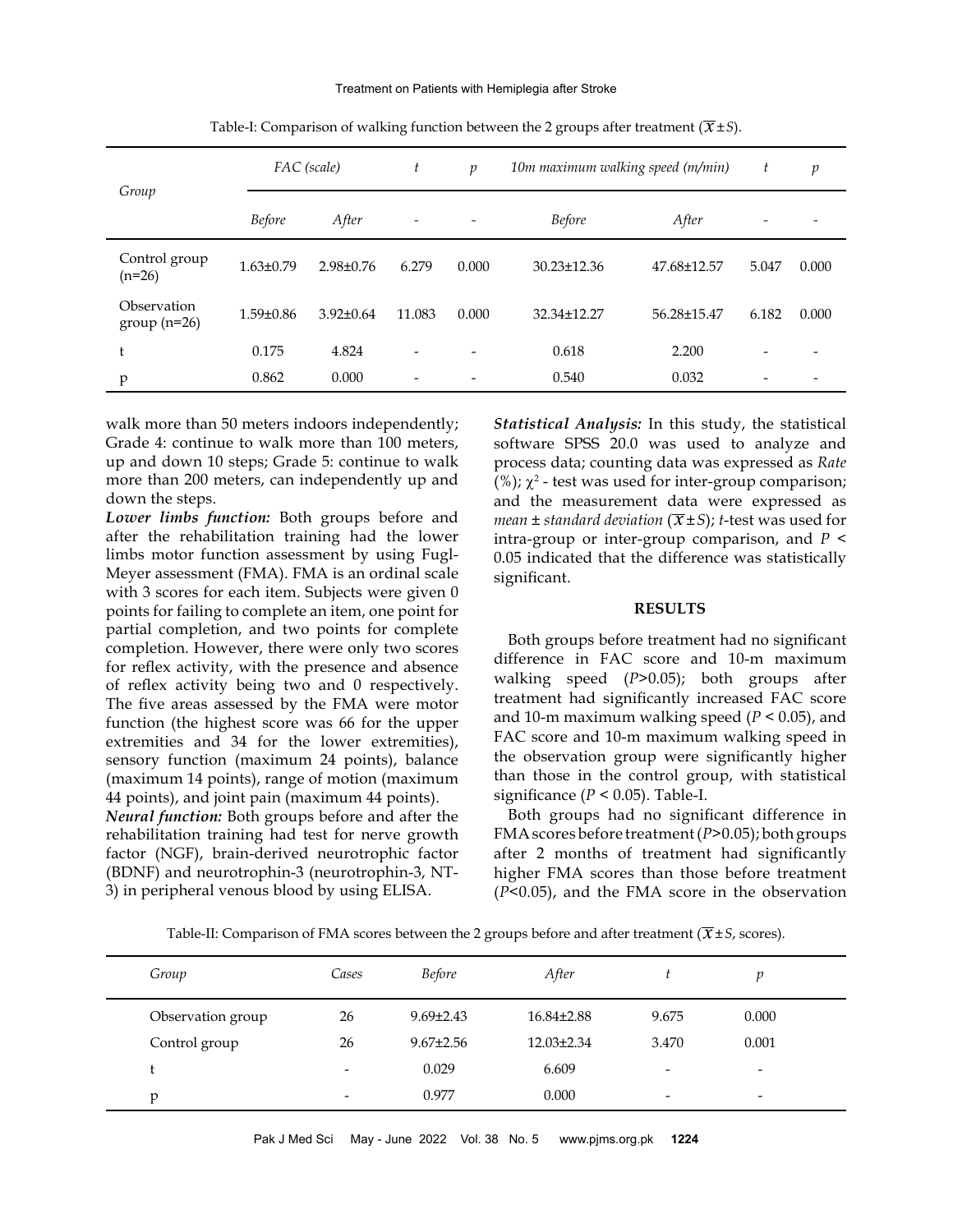group was significantly higher than that of the control group, with statistical significance (*P* < 0.05). Table-II.

 Both groups had no statistically significant difference in the levels of NGF, NT-3, and BDNF before treatment (*P*>0.05); both groups after 2 months of treatment had significantly higher NGF, NT-3, and BDNF, and these in the observation group were significantly higher than those in the control group ( $P < 0.05$ ). Table-III

## **DISCUSSION**

Stroke has become the leading cause of death in China. It is common that the embolus in the blood vessel wall of the brain falls off and blocks the artery, as well as the cerebral hemorrhage. Thrombolytic therapy is often applied in clinical practice, but patients are often accompanied by different degrees of limb disorders. Research results have shown<sup>6-8</sup> the central nervous system of the brain is still partially compensatory after injury, which can be re-established through system training and re-learning; and it is expected to improve patients' limb dyskinesia and improve the quality of life after discharge based on its plasticity. Kimberley TJ et al.<sup>9</sup> have showed correct rehabilitation training can up-regulate the gene expression of nerve growth factor, affect neurotransmitter transmission, and promote the recovery of nerve function. Therefore, apart from drug administration, rehabilitation training has become the most important treatment for patients with stroke. Studies have shown that gait speed and walking endurance improved in patients six months after stroke after repeated motor function

and balance training.10 Cardiopulmonary function, muscle strength, balance and walking ability were significantly improved in patients with chronic stroke after resistance training and aerobic training.11-13

MOTOmed intelligent exercise training is powered by the engine and includes three modes of passive training, assisted exercise, and active resistance training. The operation mode can be adjusted artificially according to patients' lower limbs movement, having the advantages of repeatability and pertinence.<sup>14</sup> It can promote blood circulation in the lower limbs, prevent muscle atrophy, and improve the motor function, so as to help patients re-establish normal exercise, and regain confidence in treatment.15 Studies have shown<sup>16,17</sup> that MOTOmed intelligent exercise training can reduce the spasm of the lower limbs of patients with stroke, expand the range of joint motion, improve the exercise ability of the lower limbs, strengthen the muscles of the lower limbs, and improve their walking stability. The results of this study show that, the FAC score, 10-m maximum walking speed and the FMA score in the observation group were significantly higher than those in the control group, with statistical significance  $(P < 0.05)$ . This indicates that MOTOmed intelligent motor training can significantly improve patients' walking function and lower limb motor function through repeated movements of patients' lower limbs, which were similar to the results of previous studies. Passive training mode may be adopted for patients with complete loss of exercise ability, which was driven by the engine

| Table-III: Comparison of nerve factor levels before and after treatment in the 2 groups ( $\overline{x}$ ± S, ng/L). |  |
|----------------------------------------------------------------------------------------------------------------------|--|
|----------------------------------------------------------------------------------------------------------------------|--|

| Group                                          | Time          | $\boldsymbol{n}$ | NGF              | $Nt-3$          | <b>BDNF</b>      |
|------------------------------------------------|---------------|------------------|------------------|-----------------|------------------|
|                                                | <b>Before</b> | 26               | $6.72 \pm 0.28$  | $7.69 \pm 0.44$ | $9.72 \pm 0.30$  |
| Observation group                              | After         | 26               | $12.63 \pm 0.94$ | 11.78±0.94      | $19.36 \pm 2.32$ |
|                                                | t/P           |                  | 30.725/0.000     | 20.094/0.000    | 21.012/0.000     |
|                                                | <b>Before</b> | 26               | $6.76 \pm 0.25$  | $7.73 \pm 0.82$ | $9.67 \pm 0.31$  |
| Control group                                  | After         | 26               | $8.75 \pm 0.82$  | $9.16 \pm 0.87$ | $12.93 \pm 2.01$ |
|                                                | t/P           |                  | 11.837/0.000     | 6.099/0.000     | 8.173/0.000      |
| Comparison of the 2 groups<br>before treatment | t/P           |                  | 0.543/0.589      | 0.219/0.827     | 0.591/0.557      |
| Comparison of the 2 groups<br>after treatment  | t/P           |                  | 15.860/0.000     | 10.430/0.000    | 10.681/0.000     |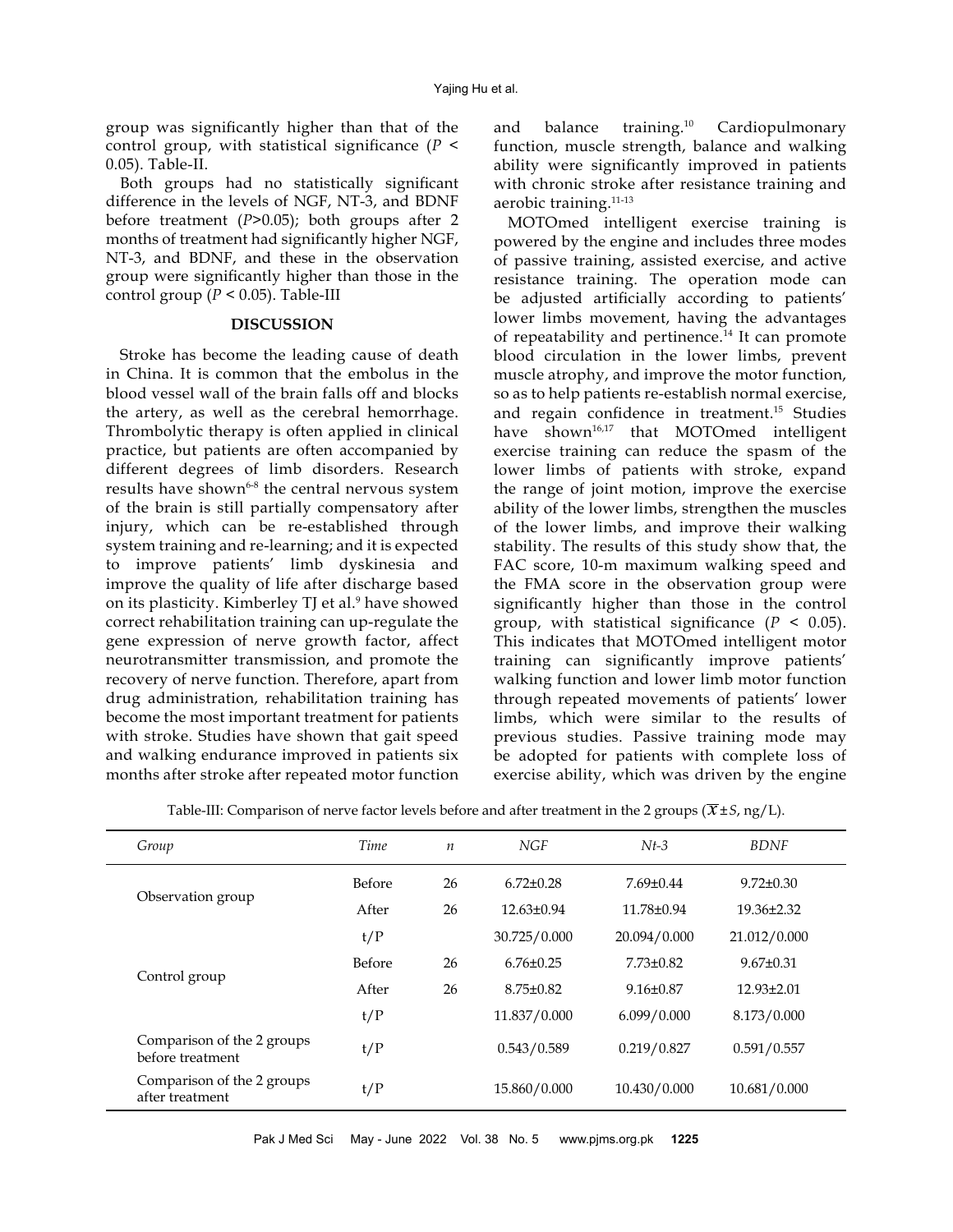to passively complete seated treadmill training. If the patient does not completely lose the ability to exercise, but has part of the muscle strength, and can partially resist resistance and self-gravity, the assisted training mode may be adopted to assist the patient to complete the trample exercise and enhance the strength of the residual muscle group. If the patient can carry out resistance exercise, the active resistance training mode may be adopted, in which the patient completes the trampling exercise on the premise of resistance, and improves the existing muscle strength while utilizing the residual muscle strength, so that the patients can recover their autonomous activity shortly.18 Meanwhile, the biofeedback function of MOTOmed intelligent exercise training can timely deal with patients' sudden lower limb muscle spasm during the training process, and the motor operation direction will slowly reverse until the spasm is released.<sup>19</sup> In our study, both groups after two months of treatment had significantly higher NGF, NT-3, and BDNF, and these in the observation group were significantly higher than those in the control group (*P* < 0.05). This indicated that MOTOmed intelligent motor training can significantly improve the neurological function of patients and promote the recovery of motor function, which were similar to the study results of Skvortsova VI, et al.<sup>20</sup> The results of this study have shown that MOTOmed intelligent exercise training can significantly improve patients' walking function and nerve function by repetitive movement of their lower limbs, and promote the recovery of the motor function, indicating that MOTOmed intelligent exercise training can enhance the coordination and stability of lower limb joints, improve the walking speed, also continuously stimulates the recovery of the movement and sensation of the limbs, promote the recovery of muscle strength and muscle tension, and prevent muscle atrophy; it can also help the brain synapses to re-establish connections and promote the nutritional repair of damaged nerves.

*Limitations of this study:* The number of subjects included in this study is limited, so the conclusions drawn may not be very convincing. In addition, there are few studies on MOTOmed intelligent exercise in previous studies, which proves the innovation of this study, but also makes the discussion of this study insufficient.

### **CONCLUSION**

For patients with hemiplegia after stroke, MOTOmed intelligent exercise training combined with intensive walking training can significantly improve the patients' walking function and speed, promote the nutritional repair of nerve factors and improve nerve damage, significantly improve lower limb movement disorders, and help patients recover their motor function of the lower limbs, improve treatment confidence, providing an effective reference for rehabilitation training of patients with hemiplegia after stroke.

#### *Conflicts of Interest:* None.

*Source of funding:* This study is supported by Baoding Science and Technology Bureau in 2021 (No.2041ZF142; The project number of scientific and technological research project of Colleges and universities in Hebei Province (NO. QN2021407); The Research and Practice Project of Higher Education Teaching Reform in 2020-2021 of Hebei Education Department (NO. 2020GJJG476).

#### **REFERENCES**

- 1. Caplan LR, Searls DE, Hon FK. Cerebrovascular disease. Med Clin North Am. 2009;93(2):353-369, viii. doi: 10.1016/j.mcna.2008.09.004
- 2. Shen C, Liu F, Yao L, Li Z, Qiu L, Fang S. Effects of MOTOmed movement therapy on the mobility and activities of daily living of stroke patients with hemiplegia: a systematic review and metaanalysis. Clin Rehabil. 2018;32(12):1569-1580. doi: 10.1177/0269215518790782
- 3. Broderick P, Horgan F, Blake C, Ehrensberger M, Simpson D, Monaghan K. Mirror therapy for improving lower limb motor function and mobility after stroke: A systematic review and meta-analysis. Gait Posture. 2018;63:208-220. doi: 10.1016/j.gaitpost.2018.05.017
- 4. Rocca A, Pignat JM, Berney L, Johr J, Van de Ville D, Daniel RT, et al. Sympathetic activity and early mobilization in patients in intensive and intermediate care with severe brain injuries: a preliminary prospective randomized study. BMC Neurol. 2016;16(1):169. doi: 10.1186/s12883- 016-0684-2
- 5. Yew KS, Cheng EM. Diagnosis of acute stroke. Am Fam Physician. 2015;91(8):528-536.
- 6. Smajlovic D. Strokes in young adults: epidemiology and prevention. Vasc Health Risk Manag. 2015;11:157-164. doi: 10.2147/VHRM.S53203
- 7. Boursin P, Paternotte S, Dercy B, Sabben C, Maier B. Semantique, epidemiologie et semiologie des accidents vasculaires cerebraux [Semantics, epidemiology and semiology of stroke]. Soins. 2018;63(828):24-27. doi: 10.1016/j.soin.2018.06.008
- 8. Raghavan P. Upper Limb Motor Impairment After Stroke. Phys Med Rehabil Clin N Am. 2015;26(4):599- 610. doi: 10.1016/j.pmr.2015.06.008